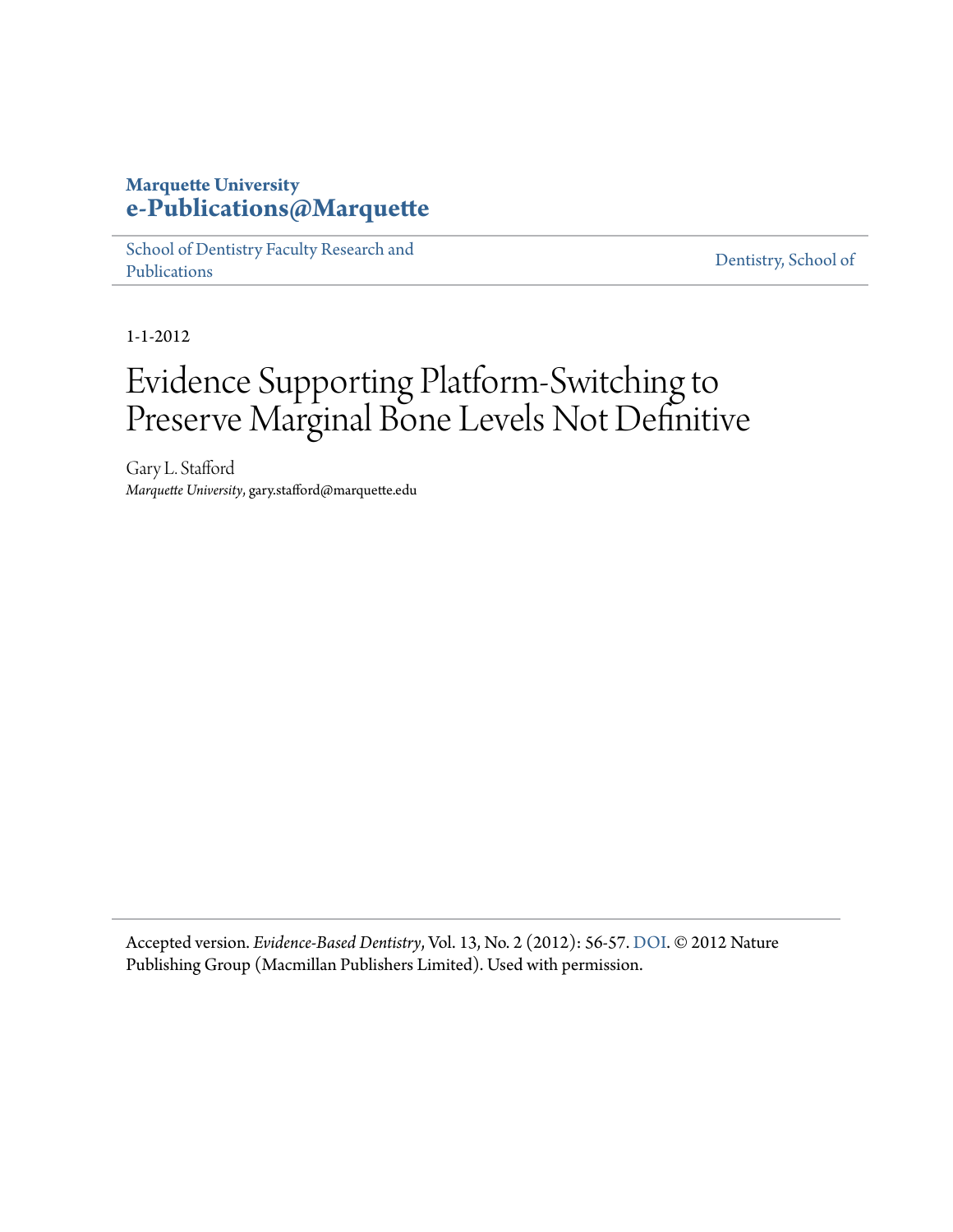# Evidence Supporting Platform-Switching To Preserve Marginal Bone Levels Not Definitive

## Gary L. Stafford

## School of Dentistry, Department of General Dental Sciences Marquette University Milwaukee, WI

#### **Abstracted from**

#### **Atieh MA, Ibrahim HM, Atieh AH.**

Platform switching for marginal bone preservation around dental implants: a systematic review and meta-analysis. *J Periodontol* 2010; **81:** 1350–1366.

Address for correspondence: Sir John Walsh Research Institute, School of Dentistry, University of Otago, Dunedin, New Zealand. E-mail: maatieh@gmail.com

## **Commentary:**

Marginal bone loss around implant fixtures after surgical placement and loading is well studied and documented in the literature, with radiographic bone loss ranges of 1.5 mm during the

*Evidence-Based Dentistry*, Vol. 13, No. 2 (2012): pg. 56-57[. Publisher Link.](http://www.nature.com/ebd/journal/v13/n2/abs/6400864a.html) This article is © Nature Publishing Group (Macmillan Publishers Limited) and permission has been granted for this version to appear in e-Publications@Marquette. Nature Publishing Group (Macmillan Publishers Limited) does not grant permission for this article to be further copied/distributed or hosted elsewhere without the express permission from Nature Publishing Group (Macmillan Publishers Limited).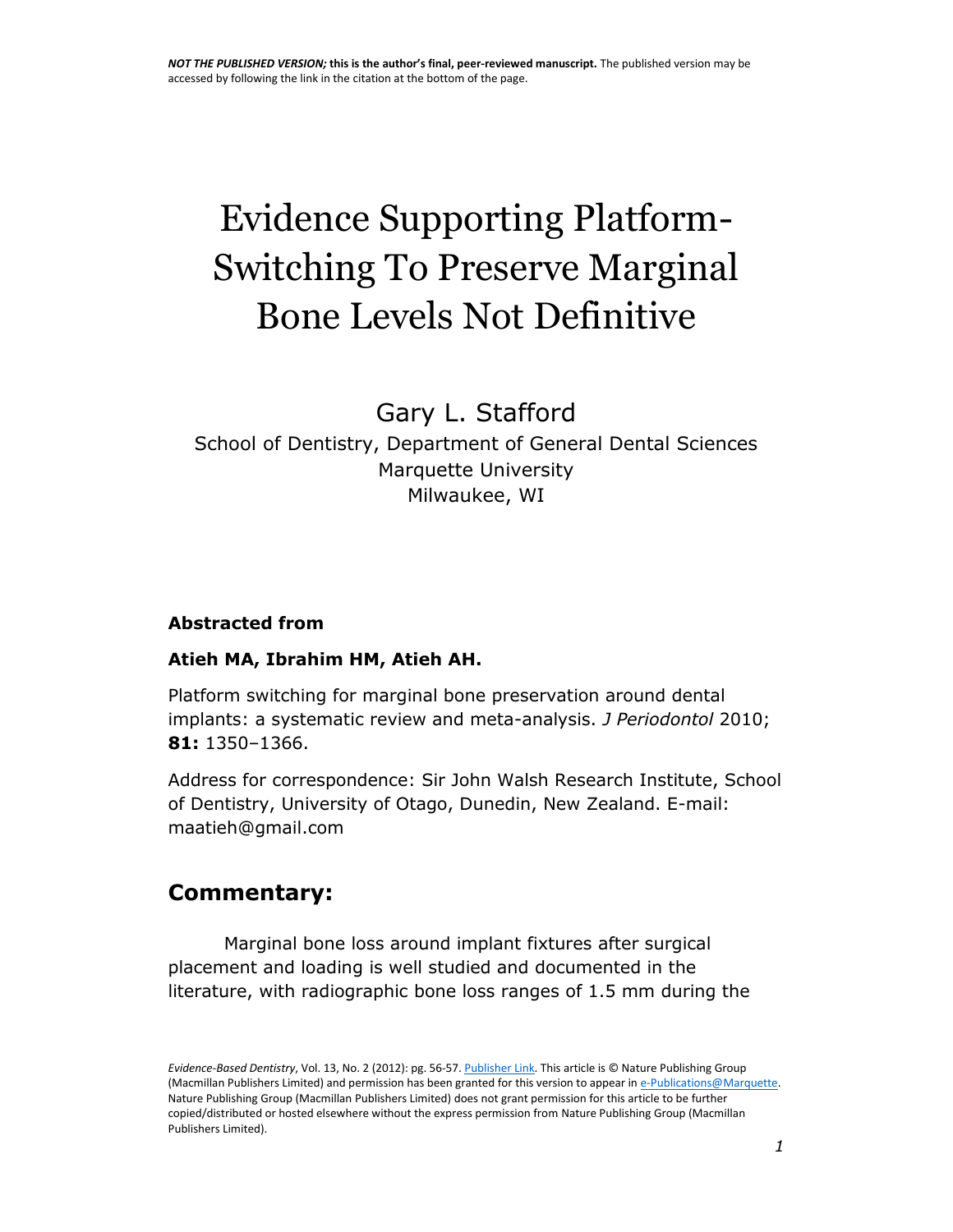first year, followed by 0.2 mm in subsequent years being an important parameter in assessing the success of the implant fixture.  $1$ 

In recent years, platform-switching has been increasingly investigated as a viable technique to decrease the amount of the marginal bone loss that occurs around an implant collar when it is exposed to the oral environment. Platform-switching involves the placement of a smaller diameter prosthetic component on a larger diameter implant fixture. This connection shifts the perimeter of the implant-abutment junction (IAJ) inward towards the central axis of the implant.<sup>2</sup> The rationale is that shifting the IAJ inward also repositions the inflammatory cell infiltrate and confines it within a 900 area, thereby reducing the amount of marginal bone loss; a concept first theorized by Lazzara and Porter.<sup>3</sup>

The authors' stated aim for this systematic review and metaanalysis was to investigate whether or not there was an evidencebased rationale for the use of platform-switched, as opposed to platform-matched components in the preservation of marginal bone levels. A secondary, but no less important outcome of implant failure rates when using platform-switching, was evaluated.

The ten eligible studies chosen were all English language studies published between the years 2007-2010, utilizing human participants that directly compared platform-switched vs. platform-matched implants in either Randomized Control Trials (RCT's) or Controlled Clinical Trials (CCT's). Only one of the ten eligible studies included in this systematic review and meta-analysis was a long-term prospective study (CCT - 60 months) with the other nine varying in length from 12 months (3 RCT's, 1 CCT), to 24 months (2 RCT's, 1 CCT), to 27 months (1 RCT), and finally 33 months (1 RCT).

A major strength of this systematic review and meta-analysis was in the authors use of the most recent guidelines of PRISMA (Preferred Reporting Items for Systematic Reviews and Meta-Analyses)<sup>4</sup> and the Cochrane Collaboration methods<sup>5</sup> to evaluate the best available evidence for the use of platform-switching as a design feature to limit peri-implant bone loss around implants. The PRISMA

*Evidence-Based Dentistry*, Vol. 13, No. 2 (2012): pg. 56-57[. Publisher Link.](http://www.nature.com/ebd/journal/v13/n2/abs/6400864a.html) This article is © Nature Publishing Group (Macmillan Publishers Limited) and permission has been granted for this version to appear in e-Publications@Marquette. Nature Publishing Group (Macmillan Publishers Limited) does not grant permission for this article to be further copied/distributed or hosted elsewhere without the express permission from Nature Publishing Group (Macmillan Publishers Limited).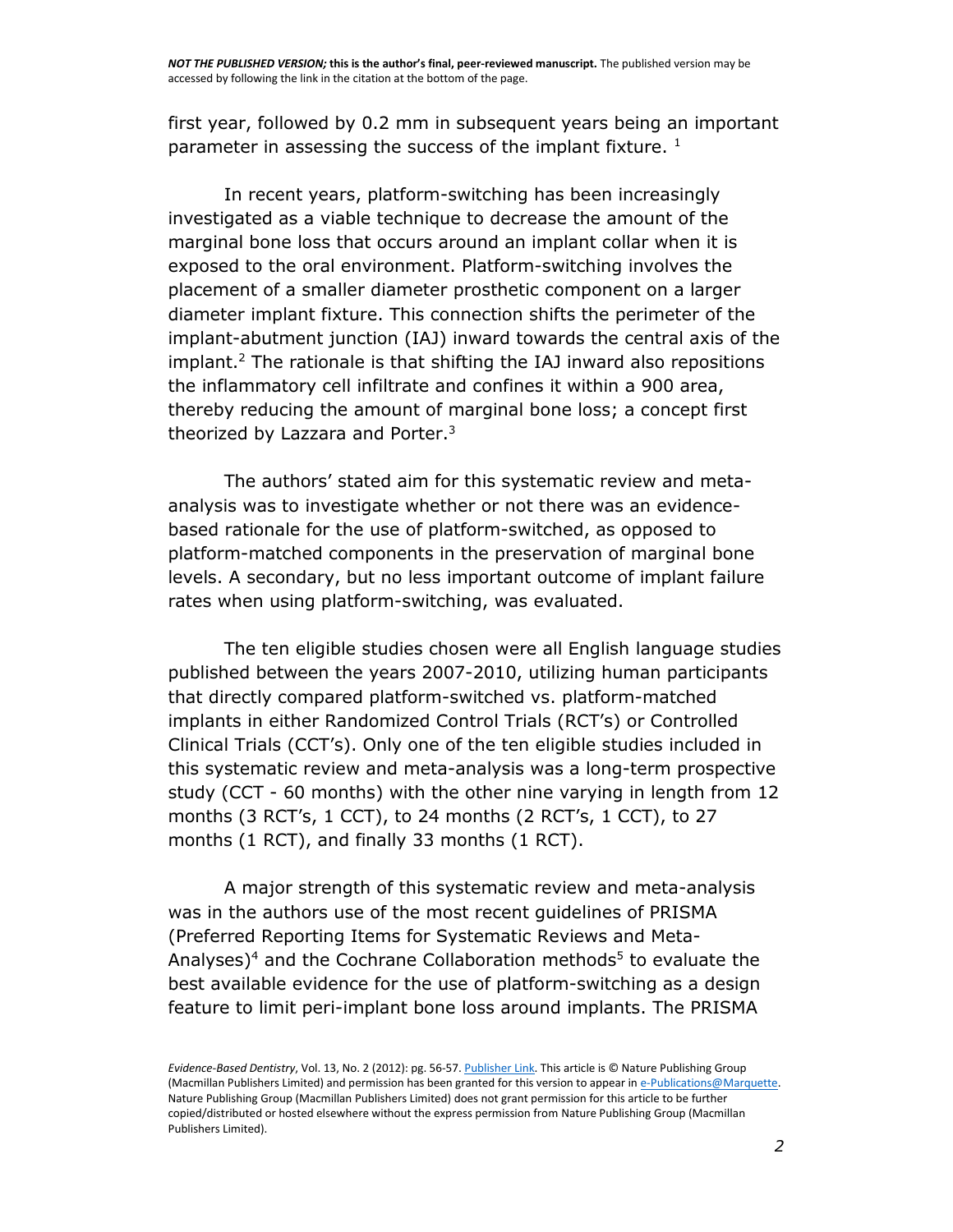*NOT THE PUBLISHED VERSION;* **this is the author's final, peer-reviewed manuscript.** The published version may be accessed by following the link in the citation at the bottom of the page.

guidelines were developed to help authors improve the reporting of systematic reviews and meta-analyses and adopted the definitions used by the Cochrane Collaboration. When used as a basis for reporting, the PRISMA methodology helps to ensure a more consistent, higher quality outcome. By the authors' use of this methodology in conducting their systematic review and subsequent meta-analysis, the reader can be assured not only that the appropriate amount of due diligence was performed, but that it was also done in a logical, prescribed manner. The authors' use of a well-defined and focused PICO question that helped to summarize their objectives and inclusion criteria, and which also acted as an aid in their evidence-based search of the literature, is laudable.

*Evidence-Based Dentistry*, Vol. 13, No. 2 (2012): pg. 56-57[. Publisher Link.](http://www.nature.com/ebd/journal/v13/n2/abs/6400864a.html) This article is © Nature Publishing Group (Macmillan Publishers Limited) and permission has been granted for this version to appear in e-Publications@Marquette. Nature Publishing Group (Macmillan Publishers Limited) does not grant permission for this article to be further copied/distributed or hosted elsewhere without the express permission from Nature Publishing Group (Macmillan Publishers Limited).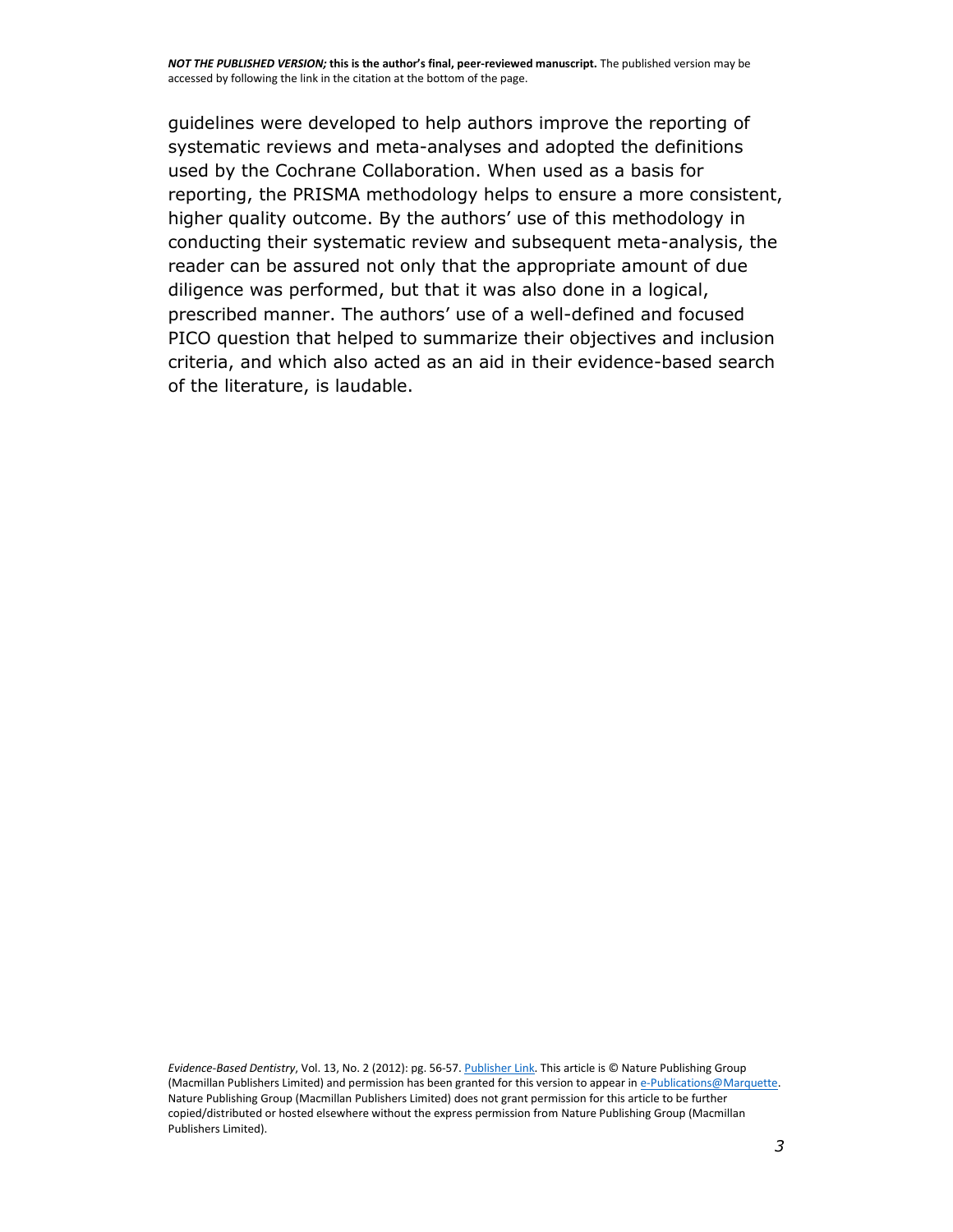Potential drawbacks to this study were noted by the authors, and they specifically mentioned the limitation of using conventional radiographs to assess buccal and lingual bone levels, as well as noting that mesial and distal bone levels were assessed in only one dimension; vertically. Although radiographs remain one of the most convenient and readily accessible diagnostic methods to evaluate crestal bone loss; they do have limitations. Radiographs clearly represent the mesial and distal aspect of the implant, but they fail to accurately show the facial/buccal aspect where bone loss often occurs.<sup>6</sup> The authors did a good job of recognizing and discussing the limitations of their review while making compelling defenses in their study design, approach and results.

A more recent systematic review that included seven of the ten articles in this systematic review and meta-analysis would seem to corroborate the authors conclusions.<sup>7</sup> The authors of this publication were unable to perform a meta-analysis due to concern with the heterogeneity among the included publications in terms of surgical protocols (submerged vs. non-submerged and crestal vs. sub-crestal placement), loading protocols (immediate vs. delayed), and platform surface configuration (smooth vs. threaded), but were able to provide narrative detail on the outcomes of the selected articles. They also concluded that platform-switching seemed to have some beneficial effect on peri-implant marginal bone levels.

With only one long-term study available, the evidence supporting the use of platform-switching to preserve marginal bone levels is certainly not definitive, but the results from this meta-analysis as well as other, more recent studies assert that the inward shift of the IAJ is a desirable morphological feature that may preserve vertical crestal bone levels.

#### **Key Practice Points:**

1. The current evidence supporting the use of platform-switching is not definitive, however the rationale behind platform-switching and the potential benefits from using this technique make it an attractive option.

*Evidence-Based Dentistry*, Vol. 13, No. 2 (2012): pg. 56-57[. Publisher Link.](http://www.nature.com/ebd/journal/v13/n2/abs/6400864a.html) This article is © Nature Publishing Group (Macmillan Publishers Limited) and permission has been granted for this version to appear in e-Publications@Marquette. Nature Publishing Group (Macmillan Publishers Limited) does not grant permission for this article to be further copied/distributed or hosted elsewhere without the express permission from Nature Publishing Group (Macmillan Publishers Limited).